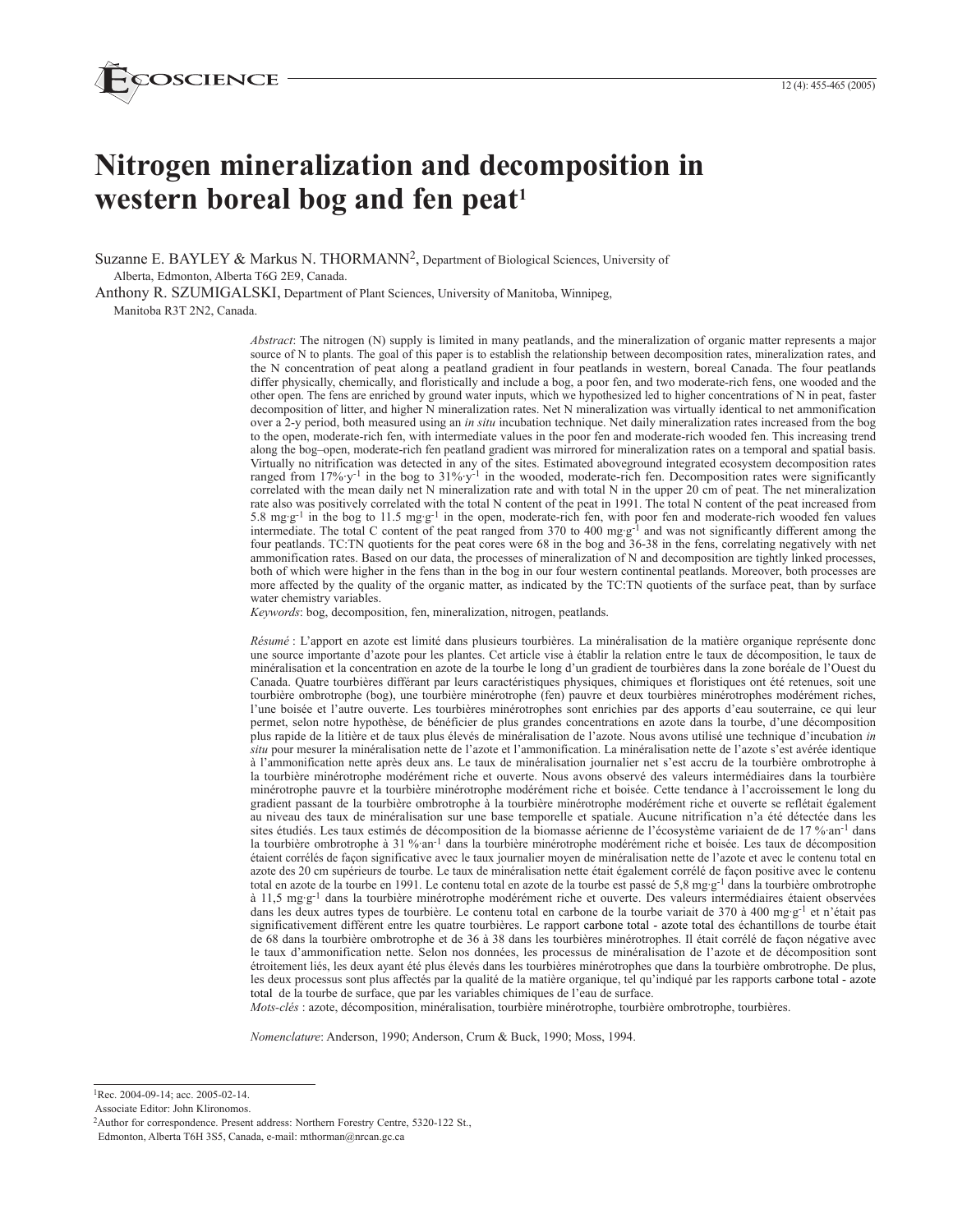## **Introduction**

Bogs are ombrotrophic peatlands that receive all of their nutrients from precipitation. In contrast, fens are minerotrophic peatlands that receive water and nutrients from subsurface and surface flow as well as precipitation. Because of the contribution of ground and surface water, it has been assumed that fens have more nutrients available for plant growth than bogs (Verhoeven, Maltby & Schmitz, 1990), although Vitt, Bayley, and Jin (1995) showed that nutrient concentrations in bog and fen waters are similarly low. Despite the low nutrient concentrations, flowing water could provide higher supplies of nutrients to fen vegetation.

With low levels of nutrients available to peatland vegetation from the water, internal cycling of nutrients is very important to plant growth (Bowden, 1987; Bridgham, Updegraff & Pastor, 1998). It is likely that mineralization processes are important in providing N for plant growth in bog (Urban & Eisenreich, 1988) and fen peatlands. Studies documenting the release of nutrients from decomposition and mineralization of the organic nutrients have been limited largely to fens, with few similar studies in bogs (Verhoeven, Maltby & Schmitz, 1990; Bridgham, Updegraff & Pastor, 1998; Scheffer, van Logtestijn & Verhoeven, 2001). Verhoeven, Kooijman, and Wirdum (1988), Verhoeven, Maltby, and Schmitz (1990), and Scheffer, van Logtestijn, and Verhoeven (2001) documented that mineralization of N is faster in *Sphagnum*-dominated European peatlands than in peatlands dominated by vascular plants and bryophytes other than *Sphagnum*. However, based on a literature review, Aerts, Verhoeven, and Whigham (1999) indicated that there are no clear differences in N mineralization rates in temperate fens and bogs in North America and Europe, suggesting that the dominant plant community has a strong influence on nutrient cycling dynamics in peatlands.

Mineralization and decomposition are closely linked processes and from a microbial perspective may be the same process. Decomposition generally refers to carbon and mass losses of organic matter, while mineralization generally refers to the transformations of N and P. While mineralization and decomposition may be part of the same process from an ecological perspective, different approaches are used to measure them. Decomposition is most often measured using litter bags (Bartsch & Moore, 1985; Ohlson, 1987; Verhoeven & Arts, 1992; Szumigalski & Bayley, 1996; Thormann & Bayley, 1997a; Scheffer, van Logtestijn & Verhoeven, 2001; Thormann, Bayley & Currah, 2001) or carbon fluxes (Bubier *et al.,* 1993; Roulet *et al.,* 1993; Yavitt, Wieder & Lang, 1993; Moore, 1994; Bellisario, Moore & Bubier, 1998; Chimner & Cooper, 2003). In contrast, mineralization is most often measured using an *in situ* incubation technique (Giblin *et al.,* 1991; Humphrey & Pluth, 1996; Mewhort, 2000). The close linkage between these processes has not been previously demonstrated in peatlands to our knowledge.

The goal of this paper is to establish the relationship between decomposition rates, N mineralization rates, and the N concentration of peat along a gradient of peatlands in western, boreal Canada. These peatlands included an ombrotrophic bog and three minerotrophic poor and moderate-rich fens. We examined the nutrients released during the processes of decomposition and N mineralization. We hypothesized that (1) fens have higher rates of N mineralization and decomposition than bogs (we examined one bog, one poor fen, and two moderate-rich fens), (2) plant litter quality limits rates of N mineralization and decomposition, and (3) decomposition and N mineralization are strongly linked processes in peatlands.

## **Methods**

#### Study area and site descriptions

The central Alberta study area is located 150 km north of Edmonton, Alberta, Canada, and is characterized by warm summers and cold, snowy winters. The mean annual temperature is 1.4 °C, and the total annual precipitation is approximately 490 mm (Environment Canada, 1998). The four sites represent the most common peatland types present in the area and included a bog (54° 41' n, 113° 28' w), a poor fen (PF, 54° 41' n, 113° 28' w), a wooded, moderate-rich fen (WMRF, 54° 28' n, 113° 17' w), and an open, moderate-rich fen (OMRF, 54° 28' n, 113° 17' w). Marshes, swamps, and extreme-rich fens are present in the region as well; however, they are less common (Vitt *et al.,* 1996) and were excluded from this study. Table I summarizes major characteristics of the four peatlands. More detailed descriptions of these sites are in Vitt, Bayley, and Jin (1995), Szumigalski and Bayley (1996; 1997), and Thormann and Bayley (1997a,b,c).

## Field techniques

## *Mineralization*

Mineralization experiments were carried out at two locations in each of the four peatlands from July to September 1990 and from May to July 1991. Four peat cores (15 cm in diameter and approximately 20 cm in length) were collected at each of the two locations in each peatland and cut longitudinally in half in the field. The first half was the "incubation core" and the second half was the "initial core" from which initial concentrations of  $NH_4^+$ -N and  $NO_3^-$ -N were determined (see below). Since rates of nutrient mineralization vary with depth in response to changing environmental conditions, primarily oxygen availability, moisture content, pH, temperature, and litter/ peat quality, we examined N mineralization rates in easily

Table I. Major physical and surface water chemistry characteristics (means and ranges) of the four peatlands in Alberta, Canada.

|             | Peatland Peat depth | Bulk density                     | pH                   | NO <sub>3</sub> | $NH4$ <sup>+</sup>                                                   | <b>SRP</b> |
|-------------|---------------------|----------------------------------|----------------------|-----------------|----------------------------------------------------------------------|------------|
|             | (m)                 | $(g \cdot cm^{-1} \cdot m^{-2})$ |                      |                 | $(\mu g \cdot L^{-1})$ $(\mu g \cdot L^{-1})$ $(\mu g \cdot L^{-1})$ |            |
| Bog         | 5                   | 410                              | 39                   | 9               | 42 <sub>1</sub>                                                      | 16         |
|             |                     |                                  | $(3.4-4.2)$ $(3-24)$ |                 | $(12-108)$ $(1-63)$                                                  |            |
| PF          | 4                   | 580                              | 49                   | 11              | 21                                                                   | 72         |
|             |                     |                                  | $(4.3-5.2)$ $(2-30)$ |                 | $(3-58)$                                                             | $(2-166)$  |
| <b>WMRF</b> | 4.5                 | 91                               | 61                   | 9               | 19                                                                   | 24         |
|             |                     |                                  | $(5.7-6.6)$          | $(2-25)$        | $(2-34)$                                                             | $(3-147)$  |
| <b>OMRF</b> |                     | 92                               | 5.8                  | 14              | 26                                                                   | 10         |
|             |                     |                                  | $(5.5-6.5)$          | $(4-33)$        | $(0-63)$                                                             | $(5-15)$   |

Note: PF = Poor fen, WMRF = wooded moderate-rich fen, OMRF = open moderate-rich fen, and SRP = soluble reactive phosphorus. More detailed descriptions of these sites are provided in Vitt, Bayley, and Jin (1995), Szumigalski and Bayley (1996; 1997), and Thormann and Bayley (1997a,b,c).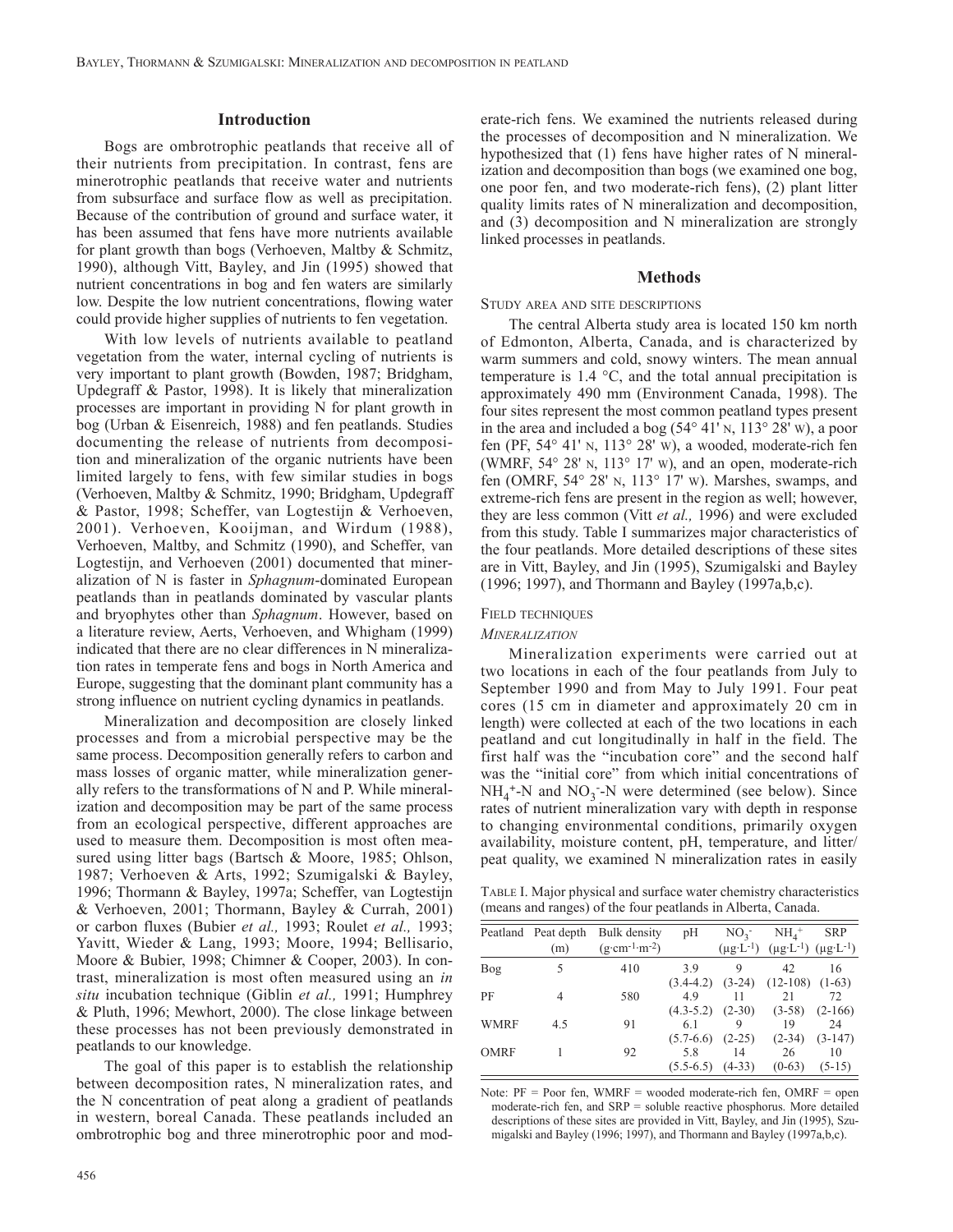demarcated sections of a continuous peat core. Both halves were sectioned into three layers distinguished by the degree of decomposition. The degree of decomposition was based only on visual and not physical or chemical characteristics. The top layer of each core was 0-4 cm or 0-3 cm and included all the live, green plant material. The 4-10 cm or 3- 10 cm layer was lightly decomposed, light brown in colour, and with all the moss remains clearly identifiable. The third layer of the cores was the more decomposed, dark brown peat that retained its form and did not fall apart when the core was processed. Below that depth, the peat was completely humified, and we did not collect it. Due to differences in site characteristics, the deepest peat depth collected was the 10-15 cm zone in the two moderate-rich fens and the 10-20 cm zone in the bog and poor fen. All peat collected originated from the acrotelm (oxygenated peat horizon).

The peat core layers from the "incubation core" were placed in polyethylene bags (1.75 mm thickness) and replaced in the same hole from which they were removed initially. The bags were carefully squeezed to remove air and then sealed to ensure that the moisture content of each peat core layer was similar to the original, undisturbed state. This incubation bag technique is widely used despite having some limitations, *e.g.,* a constant moisture content and a different temperature regime from undisturbed peat, which may affect N dynamics inside the bags. Eight cores were collected in each site.

## *Decomposition*

Decomposition rates of the dominant vegetation and a standard plant species were measured in the same peatlands from late September 1990 to early October 1991 (Szumigalski & Bayley, 1996). Hence, the decomposition and mineralization studies were initiated simultaneously. Briefly, in one set of measurements, aboveground plant material of the dominant plants was collected from the peatland sites. These were referred to as "native" species. Harvested samples consisted of the dominant moss species (terminal segments, 3 cm long) from each site and *Carex* species (senesced leaves, terminal segments, 5-7 cm long) from the fen sites. Entire leaves (senesced) and young branches (3-5 cm long) of the dominant shrub (*Betula pumila*) were also collected where present (Table II). One standard plant species, *Carex lasiocarpa* (senesced leaves, collected from a different, nearby fen), was used to compare decomposition rates in all four peatlands. This set of measurements is referred to as the "non-native" decomposition rate. Plant samples were dried at 60 °C for 24 h, and 0.3- 2.7 g of the dried plant material was placed in pre-weighed nylon mesh bags (approximately  $2.5 \times 4.5$  cm, 1-mm mesh gauge). Decomposition bags with the *Betula* samples contained approximately 0.55 g of leaves and 0.45 g of stems and branches for a total of 1.0 g per bag. Bags were placed horizontally just below the moss surface within each site. In October 1991, between five and 10 decomposition bags of each litter type were retrieved from each site. Forceps were used to remove coarse plant tissues, such as roots, growing into the litter bags; the bags were then carefully rinsed with distilled water to remove remaining "alien" matter, includ-

| TABLE II. Plant species in the four peatlands and their contribu-                           |
|---------------------------------------------------------------------------------------------|
| tion $(\%)$ to the total aboveground NPP (net primary production,                           |
| $g \cdot m^{-2} \cdot y^{-1}$ ). Only plant species that contributed > 5% to the total abo- |
| veground plant production are shown.                                                        |

| Plant species                   | Peatlands  |           |             |                   |  |
|---------------------------------|------------|-----------|-------------|-------------------|--|
|                                 | Bog        | PF        | <b>WMRF</b> | OMRF <sup>*</sup> |  |
| <b>DOMINANT SPECIES</b>         |            |           |             |                   |  |
| Sphagnum fuscum                 | 155 (55%)  |           |             |                   |  |
| Sphagnum teres and              |            |           |             |                   |  |
| Sphagnum angustifolium          |            | 123 (40%) |             |                   |  |
| Carex spp.                      |            | 37 (12%)  | 26(7%)      | 111(31%)          |  |
| Betula pumila                   |            | 83 (27%)  | 33 $(9%)$   |                   |  |
| Tomenthypnum nitens             |            |           | 142 (40%)   |                   |  |
| Hamatocaulis vernicosus         |            |           |             | $n.d.$ **         |  |
| <b>MINOR SPECIES</b>            |            |           |             |                   |  |
| Andromeda polifolia             |            | 19(6%)    | $39(11\%)$  | 28(8%)            |  |
| Rhododendron                    |            |           |             |                   |  |
| groenlandicum                   | 60(21%)    |           |             |                   |  |
| Menyanthes trifoliata           |            |           | 29(8%)      |                   |  |
| Salix pedicellaris              |            | 27(9%)    | 24(7%)      |                   |  |
| Larix laricina                  |            |           | 38 (11%)    |                   |  |
| Picea mariana                   | $27(10\%)$ |           |             |                   |  |
| <i>Aulacomnium palustre and</i> |            |           |             |                   |  |
| Sphagnum warnstorfii            |            |           |             | 170 (48%)         |  |
| Total site NPP                  | 281        | 310       | 359         | 356               |  |

Note: NPP means from 1990 and 1991 (Szumigalski & Bayley, 1997); \* based on Thormann (unpubl. data); \*\* based on visual observations only (Vitt, Bayley & Jin, 1995); site abbreviations as in Table I.

ing fine plant and soil particles, dried at 60 °C for 24 h, and weighed to the nearest 0.1 g. The mass loss of each litter over the 1-y period was expressed as a percentage of the original mass.

To compare decomposition rates of the entire peatland with the mineralization rate in that peatland, we developed an "aboveground ecosystem integrated decomposition rate" by prorating the decomposition by species as a function of the proportion each species contributes to the total annual aboveground plant production (Thormann, Szumigalski & Bayley, 1999; Hobbie & Gough, 2004). Briefly, the aboveground ecosystem integrated decomposition rate was obtained by measuring/calculating (1) the total aboveground net primary productivity of the dominant plant species in each peatland (in  $g·m<sup>-2</sup>·y<sup>-1</sup>$ ), (2) the first year mass losses for each of the dominant species as described above (in %), and (3) the percent loss of each dominant species multiplied by the productivity of that species, yielding the mass lost due to decomposition (in g). Finally, the mass lost (in g) for all the dominant species was summed and divided by the total productivity of the dominant species for each peatland. Since we did not measure decomposition rates of all plant species in our peatlands, we used literature values to estimate decomposition rates of those species, or species with a similar growth habit if their decomposition rates had not been determined previously, whose contribution to the total aboveground plant production was > 5%. *Andromeda polifolia* was assumed to decompose similarly to *Vaccinium* spp., *Larix laricina* was assumed to decompose similarly to *Picea mariana*, *Menyanthes trifoliata* was assumed to decompose similarly to *Carex* spp., and *Sphagnum warnstorfii* was assumed to decompose similarly to *Sphagnum*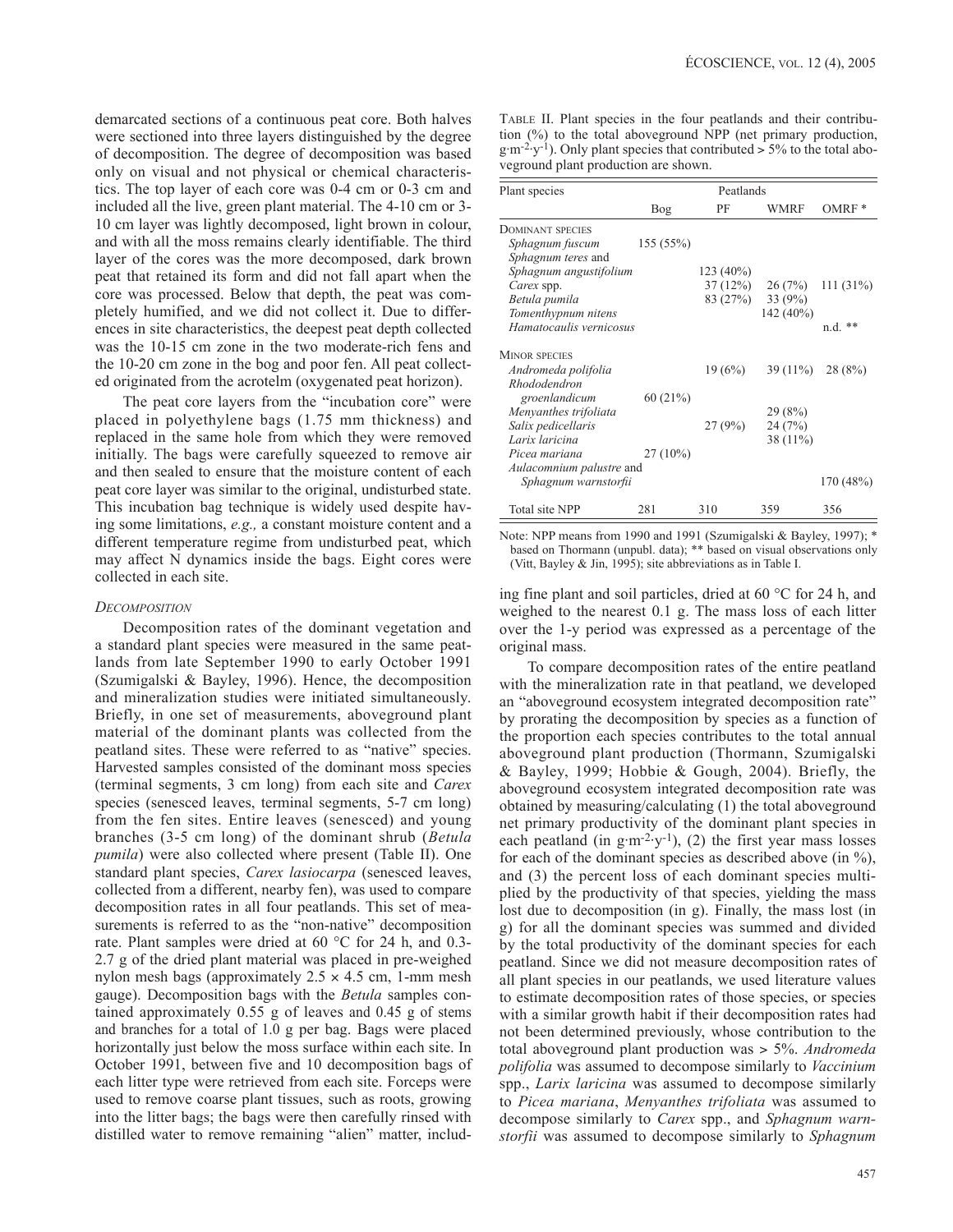spp. from rich fens. By including these species and their respective above groundplant production, we accounted for > 86% of the total aboveground net primary production in each of the four sites (Table II). Hence, we refined the previously published aboveground integrated ecosystem decomposition rates (Thormann, Szumigalski & Bayley, 1999) by including these "minor" species before correlating them to our mineralization rates along the bog–fen peatland gradient. Although belowground plant production accounts for a significant proportion of the total net primary plant production in some peatlands (Backéus, 1990; Saarinen, 1996) and decomposition dynamics of belowground plant tissues vary significantly among plant litters (Thormann, Bayley & Currah, 2001), we did not measure these processes in this study.

#### Laboratory techniques

 $NH_4^+$ -N was extracted from the peat cores using 1 N  $KCl. NO<sub>3</sub> - N was extracted with distilled, deionized water.$ Water was used to extract  $NO<sub>3</sub>$ -N because the concentrations of  $NO_3$ <sup>-</sup>N in peat were so low that the reagent-grade KCl added  $NO_3^-$  to the peat samples. The  $NH_4^+$ -N and  $NO<sub>3</sub>$  N in the extracted peat were analyzed on a Technicon Autoanalyser (Technicon Instruments, Ardsley, New York, USA). Samples of initial and incubated peat at each depth were analyzed for total carbon (TC) and total nitrogen (TN) concentrations using a Control Equipment Corporation Model 440 Elemental Analyzer (Cazenovia, New York, USA).

The mineralization rate was calculated as the net ammonification rate plus the net nitrification rate. The net ammonification rate was the difference between the  $NH_4^+$ -N measured in the cores at the end of the incubation period and the  $NH_4^+$ -N extracted from the initial cores at the start of the incubation period. The nitrification rate was the difference between the  $NO_3$ -N in the core at the end of the incubation period and the  $NO_3$ -N extracted from the initial core. In most cases, the net ammonification rate was the same as the net mineralization rate, because there was almost no detectable  $NO_3^-$ -N in the peat.

#### STATISTICAL ANALYSES

Chauvenet's criterion for the rejection of outliers (Kennedy & Neville, 1976) was applied to the raw data before statistical analyses were conducted (seven of 192 data points were eliminated). *T*-tests were used to compare the difference between years of the initial extractable N, net ammonification and mineralization rates, TN, and TC:TN quotients at each site, as well as to compare the difference between net ammonification rate and net mineralization rate in each year. One-way ANOVAs followed by Tukey Honestly Significant Difference tests were performed in SAS (SAS Institute Inc., 1988) to compare ammonification rates, initial extractable N concentrations in peat, and the litter quality of peat (TN and TC:TN) among depths within sites and among sites at each depth in 1990 and 1991 (generally  $n = 8$  per site per depth per year for each of the three variables). Simple regressions of net ammonification rates (*n* = 24) against TN concentrations, TC:TN quotients, and aboveground integrated ecosystem decomposition rates (*n* = 10-30, depending on the number of dominant plant species in each peatland) were then conducted for the 1991 data only,

458

since the 1990 ammonification data preceded the 1-y decomposition period and should not be regressed against each other. These regressions did not include ammonification rates from the 0-4 cm core segments, because that layer consists of living plant tissues that mineralize differently due to higher nutrient concentrations compared to the dead plant tissues at greater peat depths (bog, PF: 4-20 cm; WMRF, OMRF: 4-15 cm).

## **Results**

## NET AMMONIFICATION

Conversion of organic N to  $NH<sub>3</sub>$  was more important than nitrification in providing an inorganic source of N to plants in these peatlands. The net ammonification rate and the net mineralization rate were virtually identical in 1990 and 1991 and increased along the bog–fen peatland gradient (ammonification rates shown only; Figures 1a,b). Net nitrification rates were essentially zero in all four peatlands (data not shown). Analysis of the mineralization rate at the various depths in the peat profile also showed that little NO<sub>3</sub><sup>-</sup>N was produced and that the net mineralization rate was almost identical to the ammonification rate at each depth (data not shown). Ammonification rates were highest in the surface 0-4 cm and decreased with depth. The OMRF had the highest ammonification rate in the surface layer in both years. The bog had substantially lower ammonification rates than any other peatland at all depths (Table III).

#### Decomposition of the dominant vegetation

The aboveground integrated ecosystem decomposition rate increased along the bog–rich fen peatland gradient and was  $17\% \cdot y^{-1}$  in the bog and  $31\% \cdot y^{-1}$  in the WMRF. Decomposition rates in the PF and OMRF were intermediate and similar to each other (27 and 26%·y-1, respectively). These rates were positively correlated with the mean daily net ammonification rates in the four peatlands ( $r^2 = 0.66$ ; Figure 2). Decomposition rates of *C. lasiocarpa* (used in all sites to provide a cross-site comparison) ranged from 33% (OMRF) to 45% (bog, PF) mass loss in the first year (Table IV). Mass losses of the mixture of native dominant *Carex* spp. were higher than the cross-site standard *Carex* litter (50-58% after the first year; significant in the WMRF,  $P = 0.00027$ , and OMRF, *P* = 0.00001; Table IV).

### Initial extractable N in peat

Initial extractable N  $(NH_4^+$  and  $NO_3^-)$  was measured in the three layers of the mineralization cores. Extractable NH4 +-N was approximately 100x higher in concentration than was extractable  $NO_3$ - $N$ . Initial extractable  $NO_3$ - $N$  was very low at all depths in all the peatlands measured, ranging from 1.1 to 3.5 mg N·kg dry peat<sup>-1</sup> (data not shown). In 1990, initial extractable N (measured as mg  $NH_4^+$ -N·kg  $\text{dry}$  peat<sup>-1</sup>) in the total core (0-20 cm) was lowest in the bog  $(178 \text{ mg N} \cdot \text{kg} \text{ dry heat}^{-1})$ , higher in the PF and WMRF, and highest in the OMRF (604 mg N·kg dry peat<sup>-1</sup>) (bog, PF: 20-cm core; WMRF, OMRF: 15-cm core; Table V). The values for each site were generally significantly higher than those obtained in 1991, but the pattern across the bog–fen peatland gradient was similar  $(P < 0.05)$ . The amount of  $NH_4^+$ -N in peat also varied with depth. In the surface layer, the OMRF consistently had significantly higher  $NH_4^+$ -N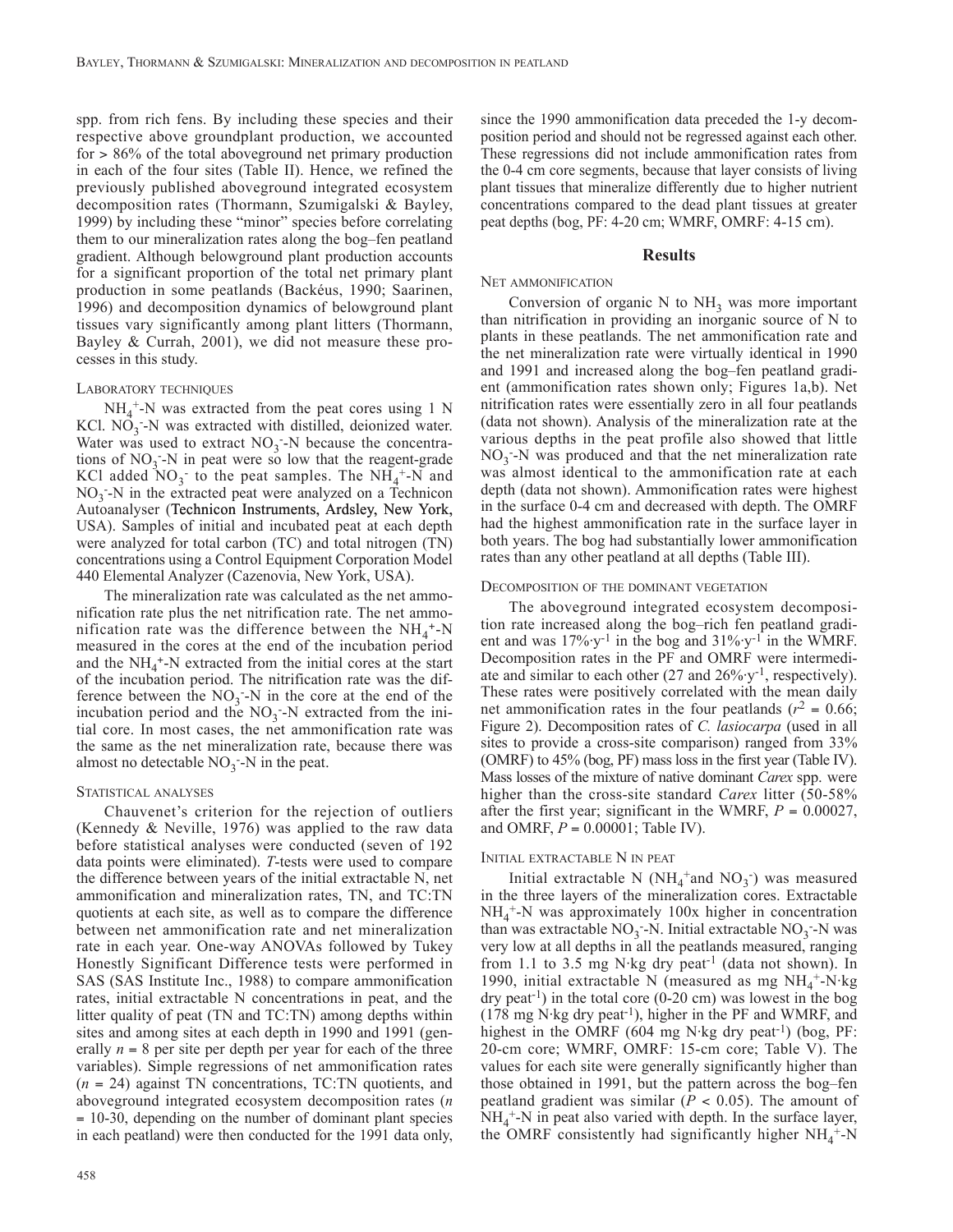

FIGURE 1. a) Net ammonification rates  $(\pm S E)$  in the entire peat core from the bog and fen peatlands on a volume basis in 1991. b) Net ammonification rates  $(\pm \text{ SE})$  in the entire peat core in the bog and fen peatlands on an aerial basis in 1991. PF = poor fen, WMRF = wooded, moderate-rich fen, OMRF = open, moderate-rich fen. Different letters indicate significant differences ( $P < 0.05$ ) among peatlands for each panel. Bog and PF, 20-cm cores; WMRF and OMRF, 15-cm cores.

TABLE III. Net ammonification rate (mg N·kg dry peat<sup>-1</sup>·d<sup>-1</sup>, means  $\pm$  SE) in peat cores from four peatlands in Alberta, Canada. *n* = 8 per treatment.

| Time               | Peatland          | Depth of layer (cm)         |                              |                             |  |
|--------------------|-------------------|-----------------------------|------------------------------|-----------------------------|--|
|                    |                   | $0 - 4$                     | $4 - 10$                     | $10-20$                     |  |
| SUMMER 1990        |                   |                             |                              |                             |  |
|                    | Bog               | $2.6 \pm 0.4$ <sup>al</sup> | $0.5 \pm 0.2^{bI}$           | $0.3 \pm 0.2 h^{1}$         |  |
|                    | PF                | $8.1 \pm 3.0^{2}$           | $4.4 \pm 1.2 h^{2}$          | $0.9 \pm 0.4$ cl            |  |
|                    | WMRF <sup>*</sup> | $2.7 \pm 0.3$ <sup>al</sup> | $1.5 \pm 0.3$ al             | $-0.6 \pm 0.8 h^{1}$        |  |
|                    | $OMRF*$           | $10.1 \pm 1.0^{2}$          | $4.1 \pm 0.7h^{2}$           | $0.6 \pm 0.4$ cl            |  |
| <b>SPRING 1991</b> |                   |                             |                              |                             |  |
|                    | Bog               | $2.4 \pm 0.7$ <sup>al</sup> | $1.0 \pm 0.4^{b}$            | $0.8 \pm 0.1 h^{1}$         |  |
|                    | PF                | $5.5 \pm 1.2^{2}$           | $3.0 \pm 0.7$ <sup>a2</sup>  | $2.9 \pm 0.9$ <sup>al</sup> |  |
|                    | WMRF*             | $4.5 \pm 0.7^{2}$           | $3.7 \pm 0.9$ a <sup>2</sup> | $2.4 \pm 0.3$ <sup>al</sup> |  |
|                    | $OMRF*$           | $19.8 \pm 3.3 a3$           | $5.5 \pm 2.3h^{2}$           | $2.2 \pm 0.6^{b}$           |  |
|                    |                   |                             |                              |                             |  |

Note: Peatland abbreviations as in Table I; net mineralization rates (mg N·kg dry peat<sup>-1</sup>·d<sup>-1</sup>) were identical to net ammonification rates;  $* = 10-15$  cm only (see Methods); different italic letters indicate significant differences among depths within sites, and different italic numbers indicate significant differences among sites for each depth for each year.



Figure 2. Regression of the net N ammonification rate *versus* the aboveground ecosystem integrated decomposition rate in the 4-20 (bog, PF) and 4-15 cm (WMRF, OMRF) segments of peat cores in 1991. Each ammonification data point is the mean of 16 samples and each decomposition data point is the mean of 10-30 samples depending upon the number of dominant plant species in each peatland. Site abbreviations as in Figure 1.

concentrations than any other site  $(P = 0.0001)$ , while those in the bog were the lowest (statistically significant only in 1990;  $P = 0.0001$ ). In the deepest layer measured, the WMRF had the significantly highest and the bog the significantly lowest concentration of  $NH_4^+$ -N ( $P = 0.0001$ ; Table V).

Total N and total C content and TC:TN quotients of **PEAT** 

The TN content of the surface layer was generally lowest in the bog and highest in the OMRF (Table VI). In 1990, the TN content of the bog peat was significantly lower than in the fen sites  $(P = 0.00001)$ , but there was no significant difference among the three fen sites (*P >* 0.05). In 1991, the OMRF was significantly higher than the other peatlands  $(P = 0.00001)$ . The TN content in the bog was significantly higher in the upper (0-4 cm) than in the lower (4-10 and 10-20 cm) peat depths (*P =* 0.035 and *P* = 0.002 in 1990 and 1991, respectively). In the WMRF, the deepest peat layer had a higher TN concentration; however, this was significant only in 1991 ( $P = 0.007$ ). TN content at all depths in the OMRF was not significantly different  $(P > 0.05$ ; Table VI). There was a strong relationship between the amount of TN initially present in the peat and the amount of N mineralized  $(r^2 = 0.84$ ; Figure 3a). There was also a good positive relationship between the net ammonification and integrated ecosystem decomposition rates (Figure 2) and a weaker, but significant, positive relationship between decomposition rates and TN of the litter  $(r^2 = 0.31)$ ; Figure 3c).

The TC content of the initial cores calculated on the basis of the entire core ranged from 367 to 404 mg·g<sup>-1</sup> in the bog and fens. There was generally no difference in TC content of peat in the four peatlands or at any of the three depths measured (data not shown), except in the deepest layer of the OMRF, which was significantly higher in TC content than the other layers ( $P = 0.002$ ). In 1990, the TC:TN quotient for the entire core was 68 in the bog, 37 in the PF, 35 in the OMRF, and 38 in the WMRF. The bog generally had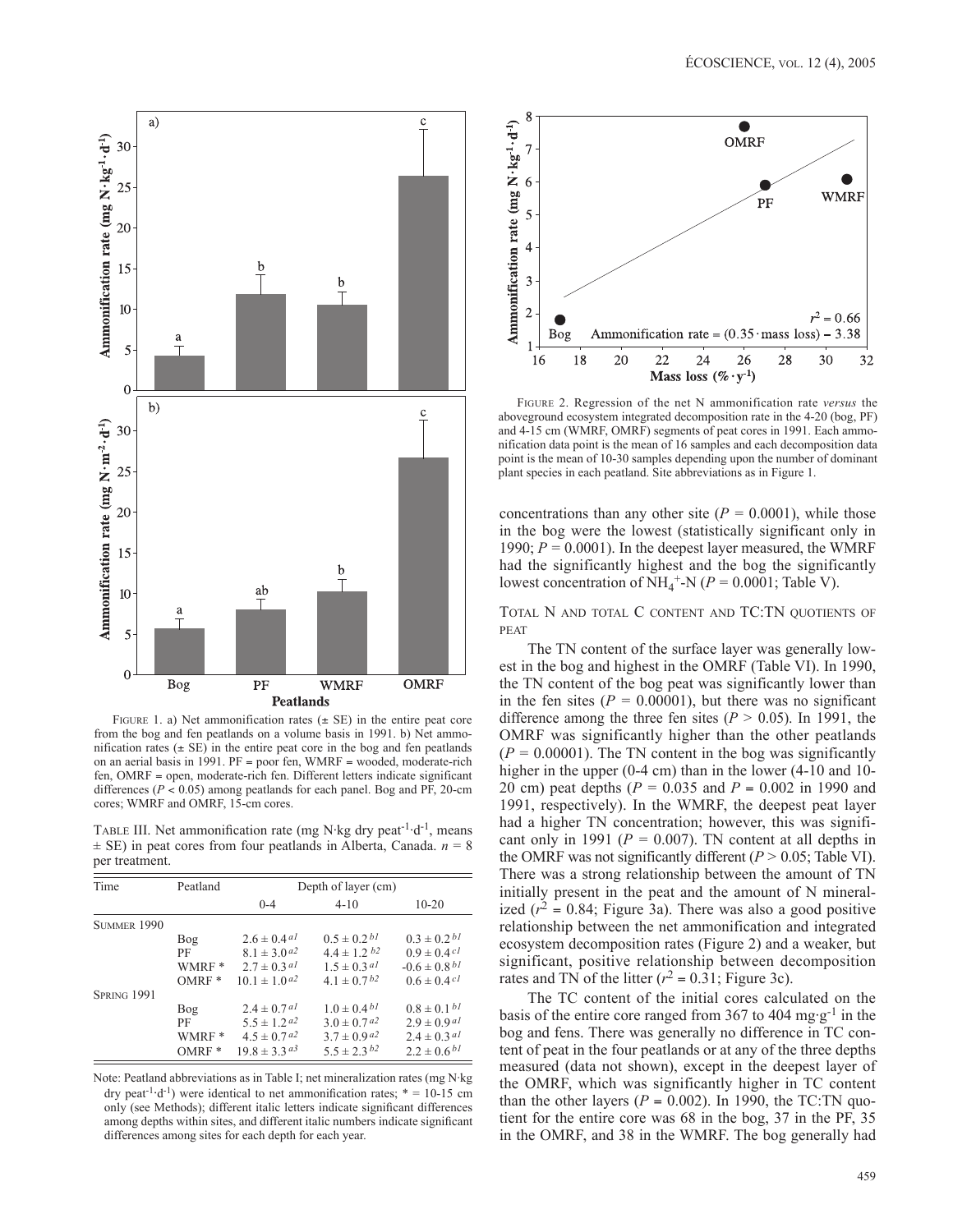TABLE IV. Mass losses of plant species per year (mean  $% \pm$  SE).  $n = 5-10$  per plant species. Only plant species that contribute  $> 5\%$ to the total aboveground plant production are shown.

| <b>Plant litters</b>          | Peatlands    |              |                                                             |                    |  |  |
|-------------------------------|--------------|--------------|-------------------------------------------------------------|--------------------|--|--|
|                               | Bog          | PF           | <b>WMRF</b>                                                 | <b>OMRF</b>        |  |  |
| DOMINANT SPECIES <sup>*</sup> |              |              |                                                             |                    |  |  |
| Sphagnum fuscum               | $14 \pm 1.4$ |              |                                                             |                    |  |  |
| Sphagnum teres and            |              |              |                                                             |                    |  |  |
| Sphagnum angustifolium        |              | $16 \pm 0.6$ |                                                             |                    |  |  |
| Carex spp.                    |              |              | $50 \pm 1.7^{\circ}$ $58 \pm 2.1^{\circ}$                   | $50 \pm 1.8^{\,a}$ |  |  |
| Betula pumila                 |              |              | $36 \pm 1.0^a$ $37 \pm 1.3^a$                               |                    |  |  |
| Tomenthypnum nitens           |              |              | $22 \pm 3.8$                                                |                    |  |  |
| Hamatocaulis vernicosus       |              |              |                                                             | $10 \pm 1.4$       |  |  |
| MINOR SPECIES **              |              |              |                                                             |                    |  |  |
| Andromeda polifolia           |              | 36           | 36                                                          | 36                 |  |  |
| Rhododendron                  |              |              |                                                             |                    |  |  |
| groenlandicum                 | 25           |              |                                                             |                    |  |  |
| Menyanthes trifoliata         |              |              | 58                                                          |                    |  |  |
| Salix pedicellaris            |              | 28           | 43                                                          |                    |  |  |
| Larix laricina                |              |              | 29                                                          |                    |  |  |
| Picea mariana                 | 29           |              |                                                             |                    |  |  |
| Aulacomnium palustre          |              |              |                                                             |                    |  |  |
| and Sphagnum warnstorfii      |              |              |                                                             | 16                 |  |  |
| CROSS-SITE STANDARD LITTER *  |              |              |                                                             |                    |  |  |
| Carex lasiocarpa              |              |              | $45 \pm 4.1^a$ $45 \pm 5.2^a$ $42 \pm 1.9^a$ $33 \pm 1.4^b$ |                    |  |  |
| <b>INTEGRATED ECOSYSTEM</b>   |              |              |                                                             |                    |  |  |
| <b>DECOMPOSITION RATE</b>     | 17           | 27           | 31                                                          | 26                 |  |  |

Note: Site abbreviations as in Table I; data previously published in \* Szumigalski and Bayley (1996); \*\* mass losses were estimated from the literature; decomposition rate of *A. polifolia* was assumed to be similar to *Vaccinium* spp., decomposition rate of *L. laricina* was assumed to be similar to *P. mariana*, decomposition rate of *M. trifoliata* was assumed to be similar to *Carex* spp., and the decomposition rate of *S. warnstorfii* was assumed to be similar to *Sphagnum* spp. in rich fens; italic letters indicate significant differences in mass losses of the same litter type among sites.

TABLE V. Initial extractable nitrogen (mg N·kg dry peat<sup>-1</sup>, means  $\pm$ SE) in peat cores from four peatlands in Alberta, Canada. *n* = 8 per depth per site and  $n = 24$  per core.

| Depth of layer (cm) |                          |                   |                   |                  |  |  |  |
|---------------------|--------------------------|-------------------|-------------------|------------------|--|--|--|
| Peatland            | $0 - 4$                  | $4 - 10$          | $10 - 20$         | Whole core       |  |  |  |
| SUMMER 1990         |                          |                   |                   |                  |  |  |  |
| Bog                 | $86 \pm 6^{al}$          | $26 \pm 2^{bl}$   | $66 \pm 4$ abl    | $178 \pm 12^{1}$ |  |  |  |
| PF                  | $139 \pm 15^{2}$         | $159 \pm 16a^2$   | $170 \pm 14^{2}$  | $468 \pm 31^{3}$ |  |  |  |
| WMRF*               | $105 \pm 15^{a2}$        | $100 \pm 13 a3$   | $287 \pm 30^{b3}$ | $492 \pm 44^{3}$ |  |  |  |
| $OMRF*$             | $312 \pm 45 a^3$         | $192 \pm 41 b^2$  | $100 \pm 9c4$     | $604 \pm 793$    |  |  |  |
| SPRING 1991         |                          |                   |                   |                  |  |  |  |
| Bog                 | $51 \pm 7^{al}$          | $28 \pm 6^{b}$    | $26 \pm 4^{b}$    | $105 \pm 16^{2}$ |  |  |  |
| PF                  | $63 \pm 9$ <sup>al</sup> | $70 \pm 15 a^2$   | $68 \pm 8a^2$     | $201 \pm 21^{1}$ |  |  |  |
| WMRF*               | $89 \pm 9$ al            | $125 \pm 18^{2}$  | $132 \pm 14^{23}$ | $346 \pm 20^{4}$ |  |  |  |
| $OMRF*$             | $318 \pm 47^{2}$         | $140 \pm 17h^{3}$ | $71 \pm 9^{c2}$   | $529 \pm 48^{3}$ |  |  |  |

Note: Peatland abbreviations as in Table I;  $* = 10-15$  cm only (see Methods); italic letters and numbers defined as in Table III. Whole core data were analyzed separately among sites and between years.

a significantly higher TC:TN quotient at any depth than did the fens ( $P = 0.00055$  or less) due to the lower concentration of TN in the peat (Table VI). In 1991, the OMRF had a significantly lower TC:TN quotient than the other peatlands  $(P = 0.0001)$  due to substantially higher TN peat concentrations (Table VI). In 1991, the bog had a significantly lower

TC:TN quotient in the top layer compared to deeper layers in the peat profile (bog:  $P = 0.0021$ ). There was a strongly negative relationship between the net ammonification rate and the TC:TN quotient in these Alberta peatlands  $(r^2 = 0.92)$ ; Figure 3b). Similarly, there was a significant negative relationship between the ecosystem decomposition rate and the TC:TN quotient of the peat  $(r^2 = 0.48;$  Figure 3d).

## **Discussion**

### N mineralization rates in the bog and fens peats

Mean daily net N mineralization rates in the upper 10 cm in the bog were equivalent to those measured in the Netherlands (2.3 and 3.4 *versus* 4.4 mg N·kg-1·d-1), while net mineralization rates in the Alberta fens were 1.6- 5x higher than the Dutch rates (Verhoeven, Kooijman & Wirdum, 1988; Verhoeven, Maltby & Schmitz, 1990). We found that the bog had the lowest rate, the WMRF and PF had intermediate rates, and the OMRF had the highest rate of mineralization, supporting hypothesis 1, which stated that fens have higher net mineralization rates than bogs. This conclusion has to be taken with caution, however, since we had no true replication of sites. Our data are in contrast to Verhoeven, Maltby, and Schmitz's (1990) findings that bogs had higher rates of mineralization than fens and Scheffer, van Logtestijn, and Verhoeven's (2001) findings where *Sphagnum*-dominated fens had higher net mineralization rates than *Carex*-dominated fens. Both of those studies were conducted in the Netherlands. Another study by Verhoeven *et al.* (1994) compared Dutch and American (Maryland) bogs and fens and had different results; the herb-dominated bogs in both countries had low N mineralization rates (< 0.5 mg  $N \cdot kg^{-1} \cdot d^{-1}$ ), while the fens had higher rates. A similar trend of increasing N mineralization rates has been reported by Updegraff *et al.* (1995) and Bridgham, Updegraff, and Pastor (1998) along an ombrotrophic-minerotrophic peatland gradient in Minnesota. Although individual studies may show clear trends of increasing or decreasing N mineralization rates among different peatlands, Aerts, Verhoeven, and Whigham (1999) summarized N mineralization rates from temperate fens and bogs in the Netherlands, Poland, and the USA (Maryland) and found no clear differences among them. They attributed this in part to the influence of different plant communities in different peatlands.

Rosswall and Granhall (1980) stated that 0.44-0.57 mg N·kg-1·d-1 was mineralized in a subarctic ombrotrophic peatland, all of which was remineralized to  $NH_4^+$ -N. They did not detect any nitrification or  $NO<sub>3</sub>$ -N present in water or peat. We also found that essentially all of the mineralization was as  $NH_4^+$ -N and little  $NO_3^-$ -N was detected in the peat. Williams and Wheatley (1988) concluded that nitrification is unlikely in sites with poor aeration, high acidity, and a restricted supply of ammonium. In contrast, Bridgham, Updegraff, and Pastor (1998) detected nitrification in peatlands along an ombrotrophic-minerotrophic gradient in Minnesota. Their peatlands had a pH range from 3.76 to 5.95, which is similar to our pH range (3.9-6.1; Table I). They showed that nitrification rates lagged in their more acidic peatlands, suggesting that acidity inhibits nitrification to some degree.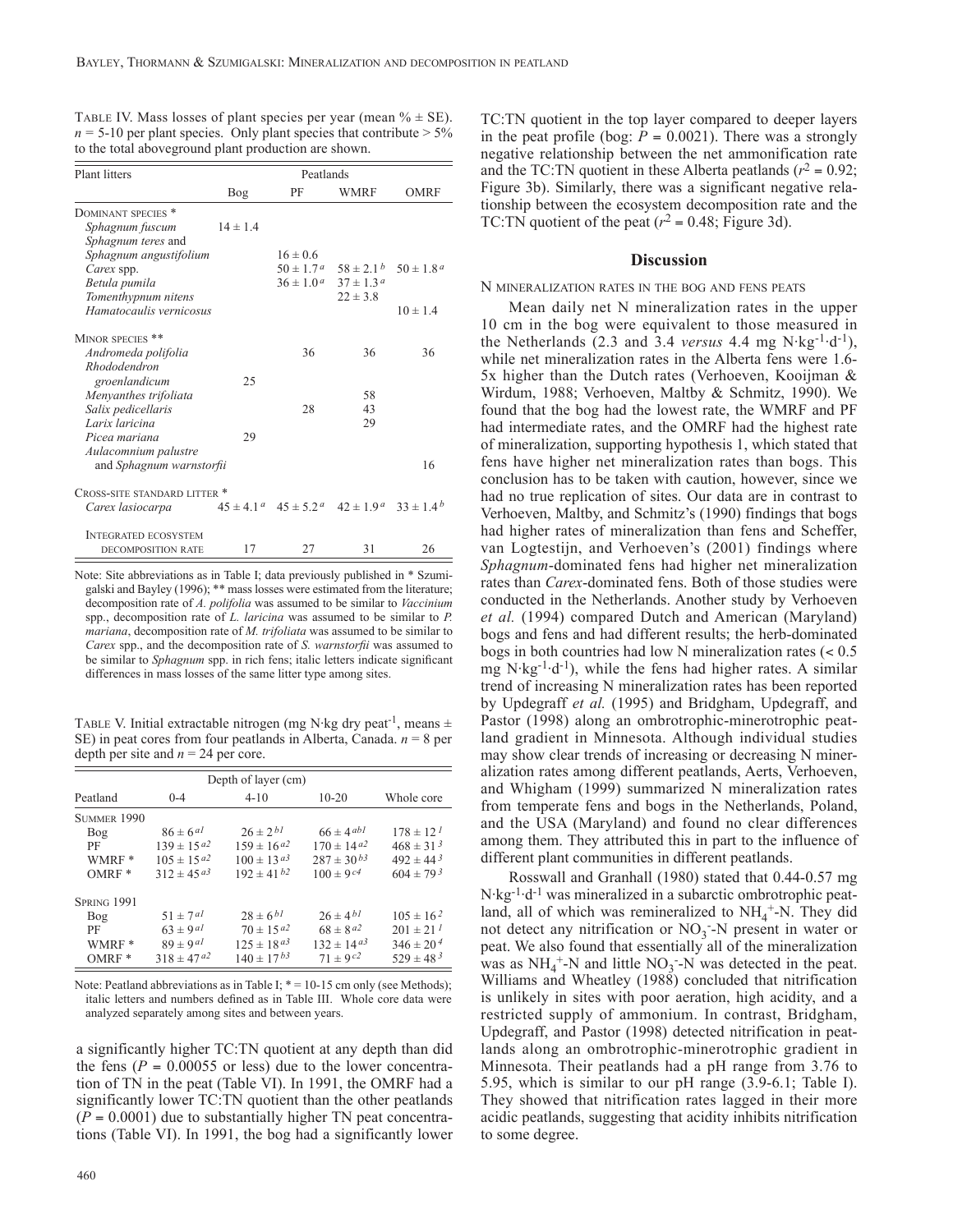| Peatland           | TN                          |                               |                               | TC:TN                    |                 |                             |
|--------------------|-----------------------------|-------------------------------|-------------------------------|--------------------------|-----------------|-----------------------------|
|                    | $0 - 4$                     | $4 - 10$                      | $10 - 20$                     | $0 - 4$                  | $4 - 10$        | $10 - 20$                   |
| SUMMER 1990        |                             |                               |                               |                          |                 |                             |
| Bog                | $7.1 \pm 0.6$ <sup>al</sup> | $5.1 \pm 0.3^{bI}$            | $5.4 \pm 0.6^{b}$             | $54 \pm 4$ <sup>al</sup> | $79 \pm 6^{b}$  | $71 \pm 6^{b}$              |
| PF                 | $11.3 \pm 0.4^{2}$          | $9.3 \pm 0.6^{b2}$            | 13 0 $\pm$ 1 2 <sup>a2</sup>  | $35 \pm 1^{2}$           | $42 \pm 2^{b2}$ | 33 ± 3 <sup><i>a2</i></sup> |
| $WMRF*$            | $9.3 \pm 0.5a2$             | $9.4 \pm 0.7$ $a2$            | 11.5 $\pm$ 0.8 $a2$           | $42 \pm 2a^3$            | $41 \pm 3a2$    | $31 \pm 2^{b2}$             |
| $OMRF*$            | $11.1 \pm 0.6^{2}$          | nd                            | $12.0 \pm 0.5$ <sup>a2</sup>  | $35 \pm 2^{2}$           | nd              | $35 \pm 2a2$                |
| <b>SPRING 1991</b> |                             |                               |                               |                          |                 |                             |
| Bog                | $81 \pm 0.3$ <sup>al</sup>  | $5.5 \pm 0.5^{bI}$            | $6.8 \pm 0.5^{b}$             | $47 \pm 2$ al            | $63 \pm 5^{b}$  | $61 \pm 4^{b}$              |
| PF                 | $9.5 \pm 0.6$ <sup>al</sup> | $8.0 \pm 0.4$ $a2$            | $8.3 \pm 0.7$ a <sup>2</sup>  | $41 \pm 2a^2$            | $48 \pm 2a^{2}$ | $41 \pm 6^{2}$              |
| WMRF*              | $7.6 \pm 0.5$ <sup>al</sup> | $9.1 \pm 1.0^{b2}$            | 11 $8 \pm 0.9$ b <sup>3</sup> | $47 \pm 3$ al            | $47 \pm 6^{2}$  | $32 \pm 3^{b3}$             |
| $OMRF*$            | $12.9 \pm 0.5^{2}$          | $11.7 \pm 0.4$ a <sup>3</sup> | $12.3 \pm 0.7$ $a3$           | $29 \pm 1 a^{3}$         | $31 \pm 1^{a3}$ | $33 \pm 2^{a3}$             |

TABLE VI. Total nitrogen (TN) content (mg·g<sup>-1</sup>) and TC:TN quotients (means  $\pm$  SE) of peat in three depth layers (cm) from four peatlands in Alberta, Canada.  $n = 8$  per treatment.

Note: Site abbreviations as in Table I; TC = total carbon (data did not differ among depths within sites, not shown);  $nd = no data$ ;  $* = 10-15$  cm only (see Methods); italic letters and numbers defined as in Table III.



Figure 3. a) Regression of mean total nitrogen in peat cores from the bog and fens in central Alberta *versus* the net N ammonification rate in the same peat profiles. Each data point is the mean of 24 samples. b) Regression of the mean TC:TN quotient in peat cores from the bog and fens *versus* the net N ammonification rate in the same peat profiles. Each data point is the mean of 24 samples. c) Regression of mean total nitrogen in peat cores from bog and fen peatlands *versus* the aboveground integrated ecosystem decomposition rate from the same peatlands. Each decomposition data point is the mean of 10- 30 samples depending on the number of dominant plant species in each peatland. d) Regression of the mean TC:TN quotient in peat cores from the bog and fens *versus* the aboveground integrated ecosystem decomposition rate from the same peatlands. Each decomposition data point is the mean of 10-30 samples depending on the number of dominant plant species in each peatland. Site abbreviations as in Figure 1. Bog and PF, 4- to 20-cm core segments; WMRF and OMRF, 4- to 15-cm core segments. Only 1991 data were used in these regressions.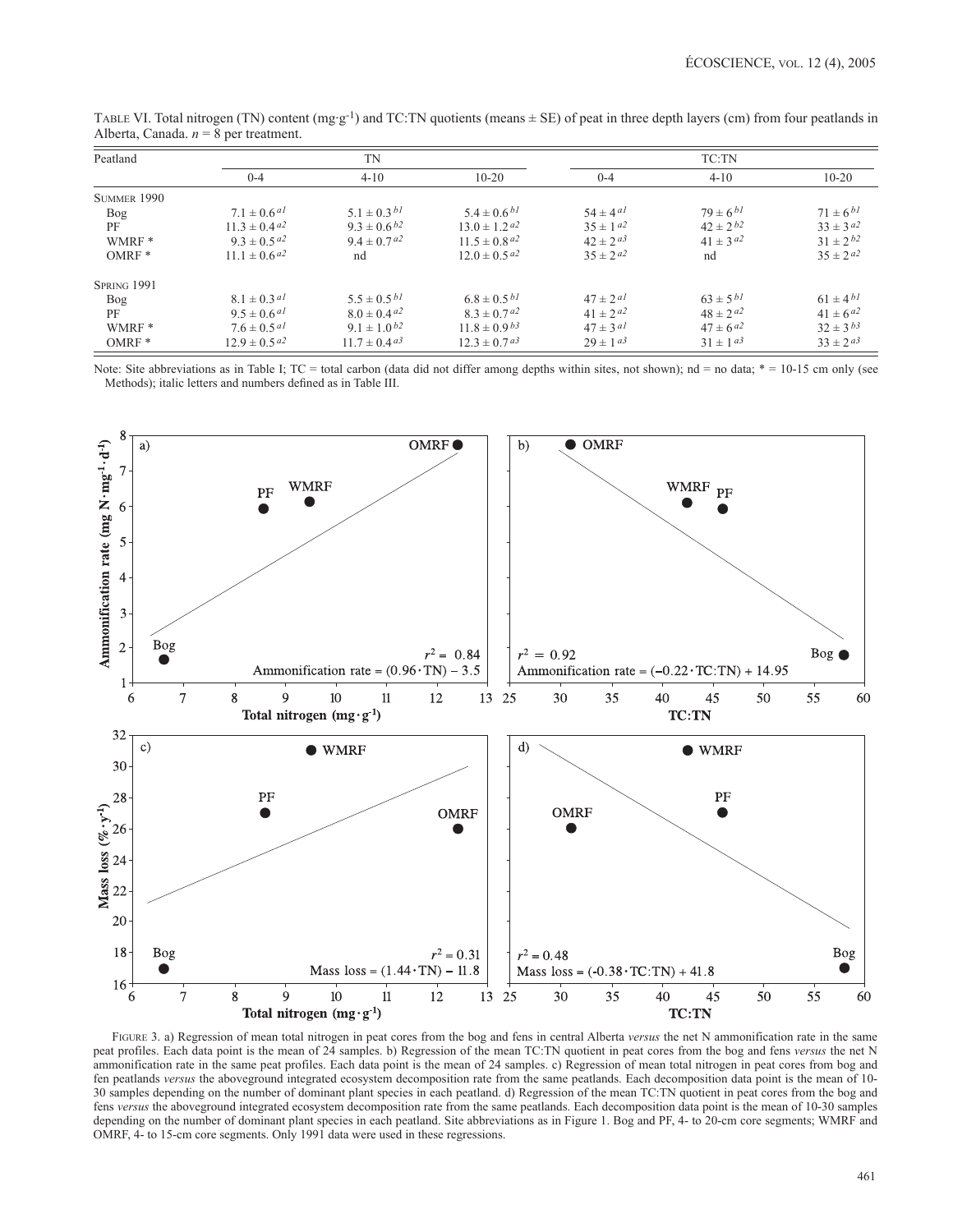One question raised by our data is, why was there no evidence of nitrification in our fens? Particularly in the moderate-rich fens, we expected to detect NO<sub>3</sub> -N produced during the incubation period, since the higher pH (5.8- 6.1; Table I) should not inhibit microbial activity. There are several potential explanations. First, at low levels of aeration, nitrifying bacteria may not be able to compete with methanotrophic bacteria, which are known to inhibit nitrification (Megraw & Knowles, 1987). Thus, despite the higher pH in the moderate-rich fens, the lack of nitrate could be due to the presence of methanotrophs, which probably use the methane that is abundantly produced in these sites (Mewhort, 2000; S. E. Bayley, unpubl. data). Second, we did observe low levels of  $NO<sub>3</sub>$ -N in the surface water of the fens (Vitt, Bayley & Jin*,* 1995), but this could also come from ground water input. Third, any  $NO_3$ -N formed by nitrification following the initiation of the mineralization study could have been denitrified during the incubation period as redox potentials may have decreased in the polyethylene bags (not measured in this study). Fourth, nitrification could have been offset by nitrate reduction as well as by nitrate uptake.

Surface ammonification rates (0-4 cm) were higher than ammonification rates at greater depths (> 4 cm; Table III). Williams and Wheatley (1988) found that mineralization rates in the top 10 cm were higher than rates in the 20-50 cm depth. They also found that in sites where the water table was lowered by drainage, the numbers of ammonifying bacteria increased and the mineralization of N increased. This is similar to the findings in forest systems, where mineralization was higher in the surface organic layers than in the deeper layers (Pastor *et al.,* 1984). Humphrey and Pluth (1996) determined that N mineralization rates were unaffected by drainage, (*i.e.,* greater aeration) in Alberta fens with a pH below 6.6 and that drainage only increased N mineralization rates above pH 7.2. However, they cautioned that the altered peat bulk density due to drainage may have obscured the influence of pH. Bulk density was also identified as a significant variable influencing N mineralization rates in Minnesota peatlands by Bridgham, Updegraff, and Pastor (1998).

Relationship between decomposition and mineralization **RATES** 

Mass losses of bryophytes ranged from 10 to 22%·y-1 (*Sphagnum* species, *Tomenthypnum nitens*, and *Hamatocaulis vernicosus*) and were substantially lower than those of vascular plant species in the bog and fens (36- 58%·y-1; *Carex* spp., *B. pumila*; Table IV). The cross-site standard plant species, *C. lasiocarpa*, decomposed similarly well in the bog, PF, and WMRF, but significantly more slowly in the OMRF  $(P = 0.003$ ; Table IV). Comparisons of our mass losses to those from other studies are provided in Szumigalski and Bayley (1996).

The aboveground integrated ecosystem decomposition rate indicates a gradient in decomposition rates, with the bog having the lowest and the WMRF having the highest decomposition rate (Table IV). These data support hypothesis 1, which stated that decomposition rates are greater in

fens than bogs, likely due to litter quality characteristics of the indigenous plants in bogs and fens. In order to properly explore the relationship between decomposition and mineralization rates in our four peatlands, it was necessary to estimate decomposition rates, since it is meaningless to correlate mineralization rates from cores consisting of heterogeneous plant materials (peat) to decomposition rates of individual plant species. Our estimate of the aboveground integrated ecosystem decomposition rate is a blend of the decomposition rates of individual plant species weighted by their relative dominance from a plant community perspective, *i.e.,* their contribution to the total aboveground net primary production (Table II). Hence, it is not simply a mean of the decomposition rates of the individual plant species examined in each of the four peatlands, but takes into consideration the dominance of each of the plant species examined as well. The actual aboveground integrated ecosystem decomposition rates for these four sites may be different from our estimated ones: errors may have been introduced in the course of (1) assessing the aboveground plant production of individual species (all major species were measured), (2) assessing their decomposition rates (most species were measured), (3) using literature-derived decomposition rates for a few unmeasured plant species, and (4) estimating decomposition rates of selected species that had never been measured. However, it does not seem likely that the actual decomposition rates of these four peatlands differ drastically from our estimated aboveground integrated ecosystem decomposition rates.

Breakdown of organic matter releases the organically bound N; consequently, we expected microbial decomposition and N mineralization to be correlated, providing that the N released is not immediately immobilized by microbes. We found a positive relationship between the aboveground integrated ecosystem decomposition rates and ammonification rates  $(r^2 = 0.92$ ; Figure 2). This is in contrast to Verhoeven, Maltby, and Schmitz (1990), who found an inverse relationship between mineralization and decomposition rates. They found the highest decomposition rates associated with lower mineralization rates in fens, while the *Sphagnum*-dominated bogs had low decomposition but higher mineralization rates. They hypothesized that the low decomposition rate in the bogs was due to the inhibition of microbes and that these sites had high N mineralization rates because there was no immobilization of N, due to the low microbial activity. Our findings of a positive relationship between decomposition and net mineralization are what we would expect, because fungi and bacteria degrade organic matter, releasing N in the process. The released N appears not to be immobilized by fungi or bacteria in either the bog or the fens; however, our data cannot support or refute the apparent lack of microbial N immobilization in our peatlands. Although it is generally stated (Parnas, 1975) that net N immobilization occurs at TC:TN quotients above 15-20, this does not appear valid for bogs (Damman, 1988; Verhoeven, Maltby & Schmitz, 1990). These studies (especially Damman, 1988) suggest that there is net N mineralization in bogs (at low pH and high TC:TN quotients) because microbial growth is limited and N does not limit decay. In our study, we have net N mineralization in the bog as well as the fens and the TC:TN quotients generally are > 35.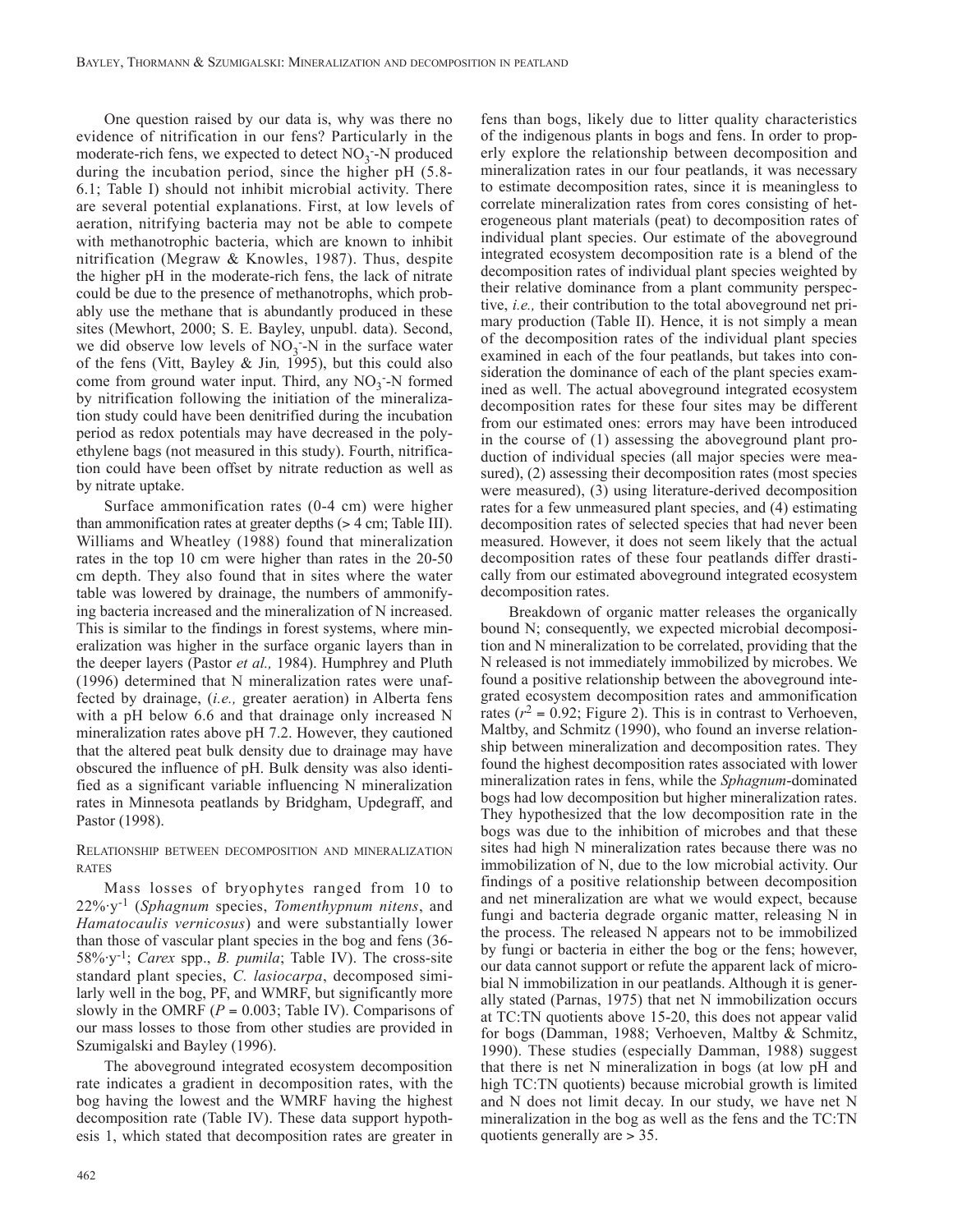Net mineralization rates in the peat profile were correlated with decomposition rates of native dominant plant species; however, the litter decomposition rate of the transplanted *Carex* was apparently unaffected by differences in N availability, as estimated by net N mineralization. The decomposition of the transplanted *Carex* was probably related to the chemistry of the *Carex* plants, and the N mineralized in the peat profile did not affect its decomposition. This suggests that the net N mineralization rate does not affect the initial decomposition rate, similar to the findings of McClaugherty *et al.* (1985) in northern hardwood forest litter. We observed a positive correlation between the net N mineralization rate and the decomposition of native plant species on an integrated aboveground ecosystem basis (Figure 2). However, we do not know how decomposition influences the mineralization rate or *vice versa.* Specifically, we do not know which organic constituents were actually accessed and how rapidly they were subsequently metabolized by microbes. McClaugherty *et al.* (1985) found higher mineralization rates in forest stands where the forest litters had lost more of their acid-insoluble material, suggesting that N mineralization was related to the breakdown of recalcitrant material in the forest floor. Farrish and Grigal (1988) detected more lignin in their fen peat than in their bog peat due to the preferential degradation of the more easily metabolizable organics relative to complex compounds.

We obtained an inverse relationship between decomposition rates and TC:TN quotients of the different peatland litters (Figure 3d), indicating that litters with higher TC:TN quotients and hence lower TN concentrations decompose more slowly than those with lower TC:TN quotients and hence higher TN concentrations (Figure 3c). If the TC:TN quotient is used as an estimate of litter quality, as it has been in some forest litter studies (Berg & Staaf, 1981; Vitousek *et al.,* 1982; Pastor *et al.,* 1984), then bog surficial peat with a mean TC:TN quotient of 51 is of lower quality than surficial peat in the OMRF with a mean TC:TN quotient of 32, due to lower TN in the peat in the former (Table VI). Rates of net N mineralization (or ammonification) were highly negatively correlated with the TC:TN quotients of the 4-20 cm segment of the peat cores (Figure 3b), so there is likely a relationship between the quality of the organic constituents and the net mineralization rate. In conjunction with the negative correlation between litter quality and aboveground integrated ecosystem decomposition rates (Figure 3d), we accept hypothesis 2, which stated that litter quality limits N mineralization and decomposition rates.

Chemical properties of peat and the relationship to mineralization rates

The extractable N content of peat in the four Alberta peatlands was generally low, although it was significantly higher in the OMRF than in the bog at any depth  $(P =$ 0.0001; Table V). The generally substantially lower initial extractable N in 1990 compared to 1991 may be due to the different incubation periods (summer *versus* spring, respectively) and the resultant differences in environmental conditions such as temperature, moisture content, microbial community composition and activity, and phenology of the plant community. In contrast to our results, Waughman and Bellamy (1980) in their analysis of German mires did



FIGURE 4. Quotients of total nitrogen and extractable nitrogen (+ SE) in peat cores from the bog and three fens in central Alberta, Canada in 1990 and 1991. Site abbreviations as in Figure 1. Different letters indicate significant differences ( $P < 0.05$ ) among peatlands or between years within peatlands. Bog and PF cores, 20 cm long; WMRF and OMRF cores, 15 cm long.

not detect any gradient in TN content in either vegetation or peat. The TN in peat in their bogs and fens ranged from 11 to 18 mg·g<sup>-1</sup>, while the N in vegetation ranged from 16 to 18 mg·g-1, all of which were higher than our values (Table VI). Their sites in southern Germany had received high anthropogenic N deposition for many years, which may have influenced their results. In general, the gradient data from German mires have higher TN and lower  $NH_4^+$ -N in the peat than do our Alberta peatlands (Waughman & Bellamy, 1980). While this could mean that the German peatlands are more N limited, it could also be an indication that anthropogenic sources of N rather than mineralization are supplying more of the required N. If more of the nutrients are supplied by the atmosphere, it is possible that the lower  $NH_4^+$ -N, which we observed, is due to lowered mineralization of organic N. The  $NH_4^+$ -N concentrations in peat from the four Alberta peatlands did show differences across the peatland gradient, although that was mainly due to higher values in the OMRF (Table V). There was a poor relationship between extractable N and net mineralization rate across the peatland gradient. Waughman and Bellamy (1980) observed a gradient in  $NH_4^+$ -N in peat, with the highest values in the bog and lower values in the fen sites. This could be due to reduced mineralization in the fen sites, where plants receive both N-enriched ground water and high N from anthropogenic deposition and thus do not require the N from mineralization. This might also explain why Verhoeven, Maltby, and Schmitz (1990) measured lower mineralization rates in fens than in bogs in the Netherlands, which is also in an area of high N deposition.

The quotient of TN in vegetation to the soluble N in peat was suggested by Waughman and Bellamy (1980) to be an indication of the degree of N-limitation for peatland vegetation. By using the TN in the surface peat as an indication of the demand for N by the growing bryophytes and the amount of exchangeable  $NH_4^+$ -N in the 4-10 cm depth as an indication of the supply available to the plants, we have calculated the ratio of the demand to supply of N for each of the peatlands. Using this approach, the bog has a mean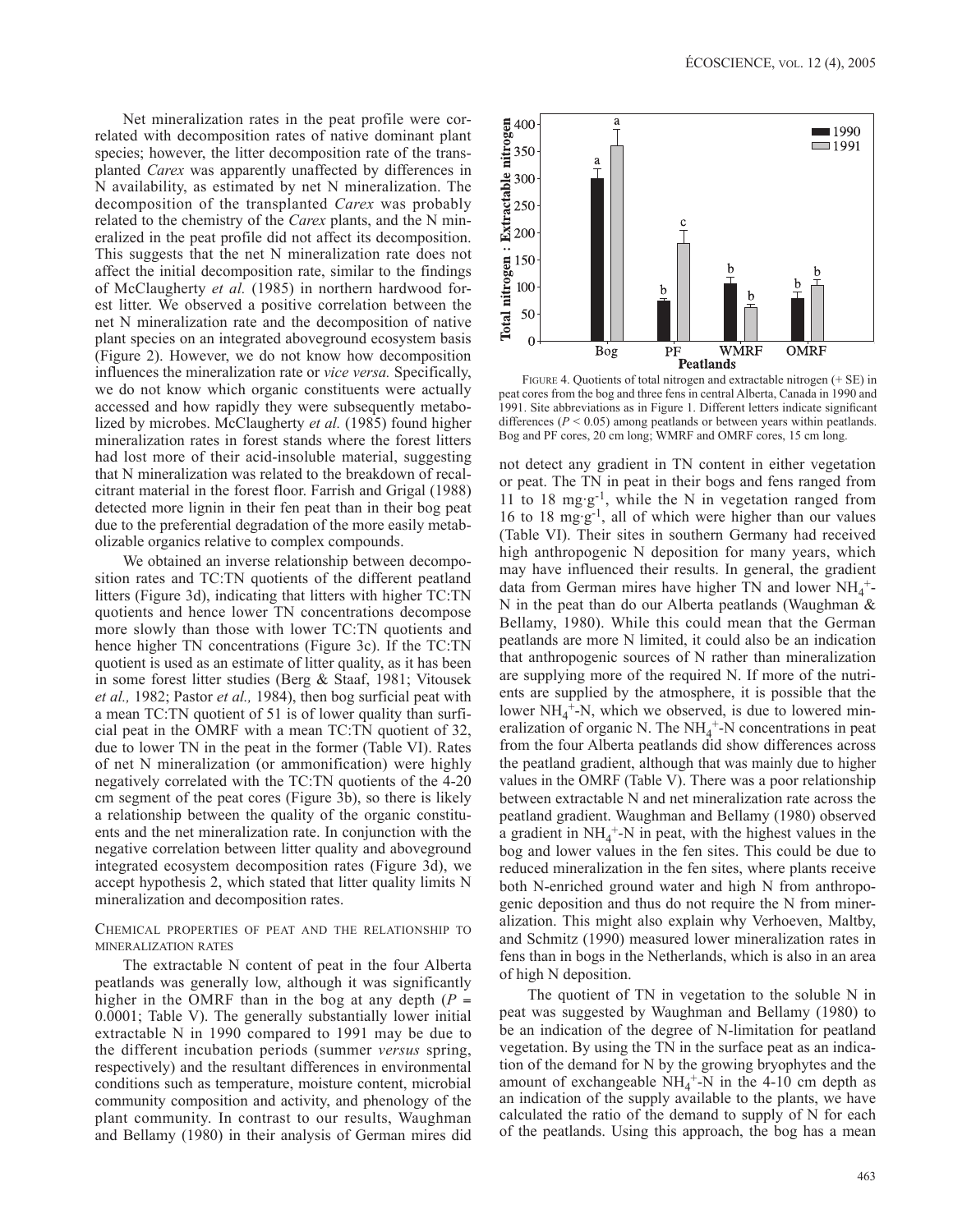330:1 requirement for N relative to the available N, while the fens are not as N-limited, ranging from 61 to 180:1 (Figure 4). The net ammonification rate in the four peatlands showed a positive correlation with TN in the "initial" core peat (Figure 3a). The surface of the peat profile has the highest ammonification rate, similar to results by Updegraff *et al.* (1995), and the highest TN concentrations (Tables III and VI) and is equivalent to the litter in a forested system. Pastor *et al.* (1984) in their study of temperate forests did not find a statistical correlation between N mineralization rates and TN concentrations in the forest litter. However, they did find that the TC:TN quotient of litter was highly negatively correlated with the N mineralization rate. Our data also show a highly negative correlation between the TC:TN quotient and net mineralization rate (Figure 3b). The amount of TN in the surface peat (actually the live moss layer) is in excess of the N supplied by mineralization in the top 20 cm of the peat profile on an annual basis. It is likely that additional N is provided by precipitation and by the ground water flow in the moderate-rich fens.

In conclusion, variables that regulate rates of decomposition and mineralization *in situ* could not be separated. Decomposition rates do not appear to regulate mineralization rates and *vice versa*; however, the two processes are tightly linked, supporting hypothesis 3. The lower TC:TN quotients, and hence higher TN tissue concentrations, of the transplanted *C. lasiocarpa* litter, which decomposed rapidly in all four peatlands, suggest that plant chemistry variables influence decomposition and N mineralization rates.

#### **Acknowledgements**

We thank S. Campeau, S. Urban, P. Burgess, E. Joyce, G. Hutchinson, L. Halsey, J. Montagnes, and B. Parker for assistance in the field and laboratory. We also thank three anonymous reviewers for their comments on an earlier draft of this manuscript. This work was supported by a National Science and Engineering Research Council (NSERC) grant to S. E. Bayley.

#### **Literature cited**

- Aerts, R., J. T. A. Verhoeven & D. F. Whigham, 1999. Plant-mediated controls on nutrient cycling in temperate fens and bogs. Ecology, 80: 2170-2181.
- Anderson, L. E., 1990. A checklist of *Sphagnum* in North America north of Mexico. The Bryologist, 93: 500-501.
- Anderson, L. E., H. A. Crum & W. R. Buck, 1990. List of mosses of North America north of Mexico. The Bryologist, 93: 448-499.
- Backéus, I., 1990. Production and depth distribution of fine roots in a boreal open bog. Annales Botanici Fennici, 27: 261-265.
- Bartsch, I. & T. R. Moore, 1985. A preliminary investigation of primary production and decomposition in four peatlands near Schefferville, Québec. Canadian Journal of Botany, 63: 1241-1248.
- Bellisario, L. M., T. R. Moore & J. L. Bubier, 1998. Net ecosystem CO<sub>2</sub> exchange in a boreal peatland, northern Manitoba. Écoscience, 5: 534-541.
- Berg, B. & H. Staaf, 1981. Leaching, accumulation and release of nitrogen in decomposing forest litter. Pages 163-178 *in* F. E. Clark & T. H. Rosswall (eds.). Nitrogen Cycling in Terrestrial Ecosystems: Processes, Ecosystem Strategies and Management Implications. Ecological Bulletin 33, Swedish Natural Science Research Council, Stockholm.
- Bowden, W. B., 1987. The biogeochemistry of nitrogen in freshwater wetlands. Biogeochemistry, 4: 313-348.
- Bridgham, S. A., K. Updegraff & J. Pastor, 1998. Carbon, nitrogen, and phosphorus mineralization in northern wetlands. Ecology, 79: 1545-1561.
- Bubier, J., A. Costello, T. R. Moore, N. T. Roulet & K. Savage, 1993. Microtopography and methane flux in boreal peatlands, northern Ontario, Canada. Canadian Journal of Botany, 71: 1056-1063.
- Chimner, R. A. & D. J. Cooper, 2003. Carbon dynamics of pristine and hydrologically modified fens in the southern Rocky Mountains. Canadian Journal of Botany, 81: 477-491.
- Damman, A. W. H., 1988. Regulation of nitrogen removal and retention in *Sphagnum* bogs and other peatlands. Oikos, 51: 291-305.
- Environment Canada, 1998. Canadian Climate Normals, 1971- 2000. Canadian Climate Program, Ottawa, Ontario. [Online] URL: http://www.climate.weatheroffice.ec.gc.ca/climate\_normals/index\_e.html
- Farrish, K. W. & D. G. Grigal, 1988. Decomposition in an ombrotrophic bog and a minerotrophic fen in Minnesota. Soil Science, 145: 353-358.
- Giblin, A. E., K. J. Nadelhoffer, G. R. Shaver, J. A. Laundre & A. J. McKerrow, 1991. Biogeochemical diversity along a riverside toposequence in arctic Alaska. Ecological Monographs, 61: 415-435.
- Hobbie, S. E. & L. Gough, 2004. Litter decomposition in moist acidic and non-acidic tundra with different glacial histories. Oecologia, 140: 113-124.
- Humphrey, W. D. & D. J. Pluth, 1996. Net nitrogen mineralization in natural and drained fen peatlands in Alberta, Canada. Soil Science Society of America Journal, 60: 932-940.
- Kennedy, J. B. & A. M. Neville, 1976. Basic Statistical Methods for Engineers and Scientists. 2nd Edition. Harper and Row, New York, New York.
- McClaugherty, C. A., J. Pastor, J. D. Aber & J. M. Melillo, 1985. Forest litter decomposition in relation to soil nitrogen dynamics and litter quality. Ecology, 66: 266-275.
- Megraw, S. R. & R. Knowles, 1987. Active methanotrophs suppress nitrification in a humisol. Biology and Fertility of Soils, 4: 205-212.
- Mewhort, R. L., 2000. Nitrogen dynamics and ecological characteristics in marshes and fens in boreal Alberta, Canada. M.Sc. thesis, Biological Sciences Department, University of Alberta, Edmonton, Alberta.
- Moore, T. R., 1994. Trace gas emissions from Canadian peatlands and the effect on climate change. Wetlands, 14: 223-228.
- Moss, E. H., 1994. Flora of Alberta. Revised Edition by J. G. Packer. University of Toronto Press, Toronto, Ontario.
- Ohlson, M., 1987. Spatial variation in decomposition rate of *Carex rostrata* leaves on a Swedish mire. Journal of Ecology, 75: 1191-1197.
- Parnas, H., 1975. Model for decomposition of organic material by microorganisms. Soil Biology & Biochemistry, 7: 161-169.
- Pastor, J., J. D. Aber, C. A. McClaugherty & J. M. Melillo, 1984. Aboveground production and N and P cycling along a nitrogen mineralization gradient on Blackhawk Island, Wisconsin. Ecology, 65: 256-268.
- Rosswall, T. & U. Granhall, 1980. Nitrogen cycling in a subarctic ombrotrophic mire. Pages 209-234 *in* M. Sonesson (ed.). Ecology of a Subarctic Mire. Ecological Bulletin 30, Swedish Natural Science Research Council, Stockholm.
- Roulet, N. T., R. Ash, W. Quinton & T. Moore, 1993. Methane flux from drained northern peatlands: Effect of a persistent water level lowering on flux. Global Biogeochemical Cycles, 7: 749-769.